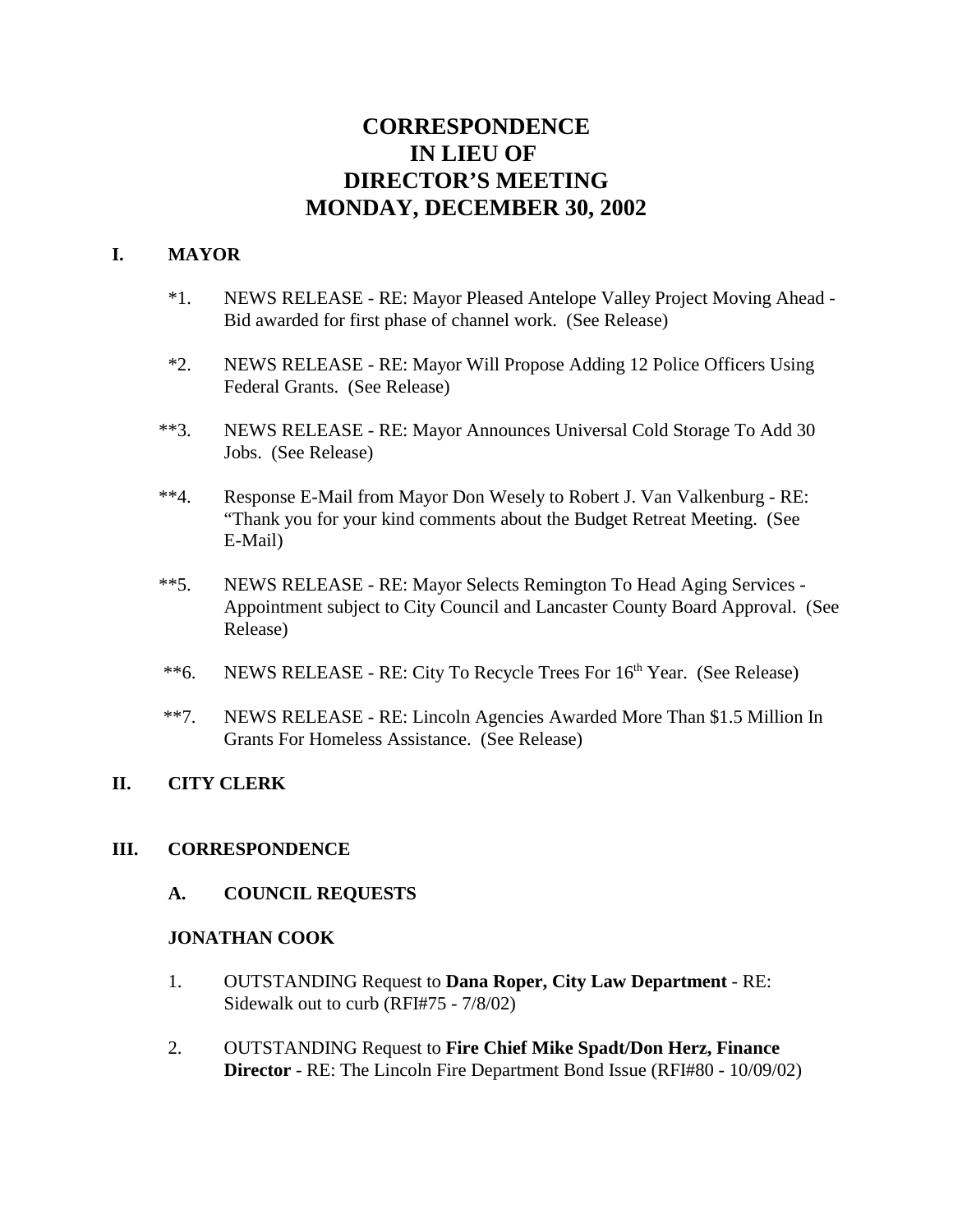3. Request to Dana Roper, City Attorney - RE: Banning Remote Controlled Locomotives (RFI#82 - 12/17/02). — **1.) SEE RESPONSE FROM MARGARET BLATCHFORD, ASSISTANT CITY ATTORNEY RECEIVED ON RFI#82 - 12/20/02**

# **JON CAMP**

1. OUTSTANDING Request to Allan Abbott, Public Works & Utilities Director**/ Lynn Johnson, Parks & Recreation Director** - RE: Bike path tunnels (RFI#78 - 10/02/02). — **1.) SEE RESPONSE FROM ROGER FIGARD, PUBLIC WORKS & UTILITIES DEPARTMENT RECEIVED ON RFI#78 - 10/11/02**

# **TERRY WERNER**

- 1. OUTSTANDING Request to **Allan Abbott, Public Works & Utilities Director**/ Larry Worth, StarTran - RE: HandiVan Complaint (RFI#73 - 10/16/02). — **1.) SEE RESPONSE FROM LARRY WORTH, STARTRAN RECEIVED ON RFI#73 - 10/22/02**
- 2. OUTSTANDING Request to **Don Herz, Finance Director**/Police Chief Tom Casady - RE: Parking Meters and Tickets (RFI#79 - 11/15/02). — **1.) SEE RESPONSE FROM CHIEF CASADY, LPD RECEIVED ON RFI #79 - 11/26/02**
- 3. Request to Public Works & Utilities Department RE: Traffic Light Changes at 11th & "O" Streets (RFI#82 - 12/16/02). — **1.) SEE RESPONSE FROM SCOTT OPFER, PUBLIC WORKS & UTILITIES DEPARTMENT RECEIVED ON RFI#82 - 12/26/02**

# **GLENN FRIENDT**

1. Request to Allan Abbott, Public Works & Utilities Director/Lynn Johnson, Parks & Recreation Director/Marvin Krout, Planning Director - RE: Commuter/ Recreation trail crossings beneath S.  $84<sup>th</sup>$  & Old Cheney Road (RFI#19 - 12/18/02)

# **ANNETTE McROY**

1. Request to Dana Roper, City Attorney - RE: Can the City of Lincoln tow and impound cars from school (high, middle and elementary) parking lots (RFI#123 - 12/20/02). — **1.) SEE RESPONSE FROM RICHARD C. ANDERSON, POLICE LEGAL ADVISOR RECEIVED ON RFI#123 - 12/24/02**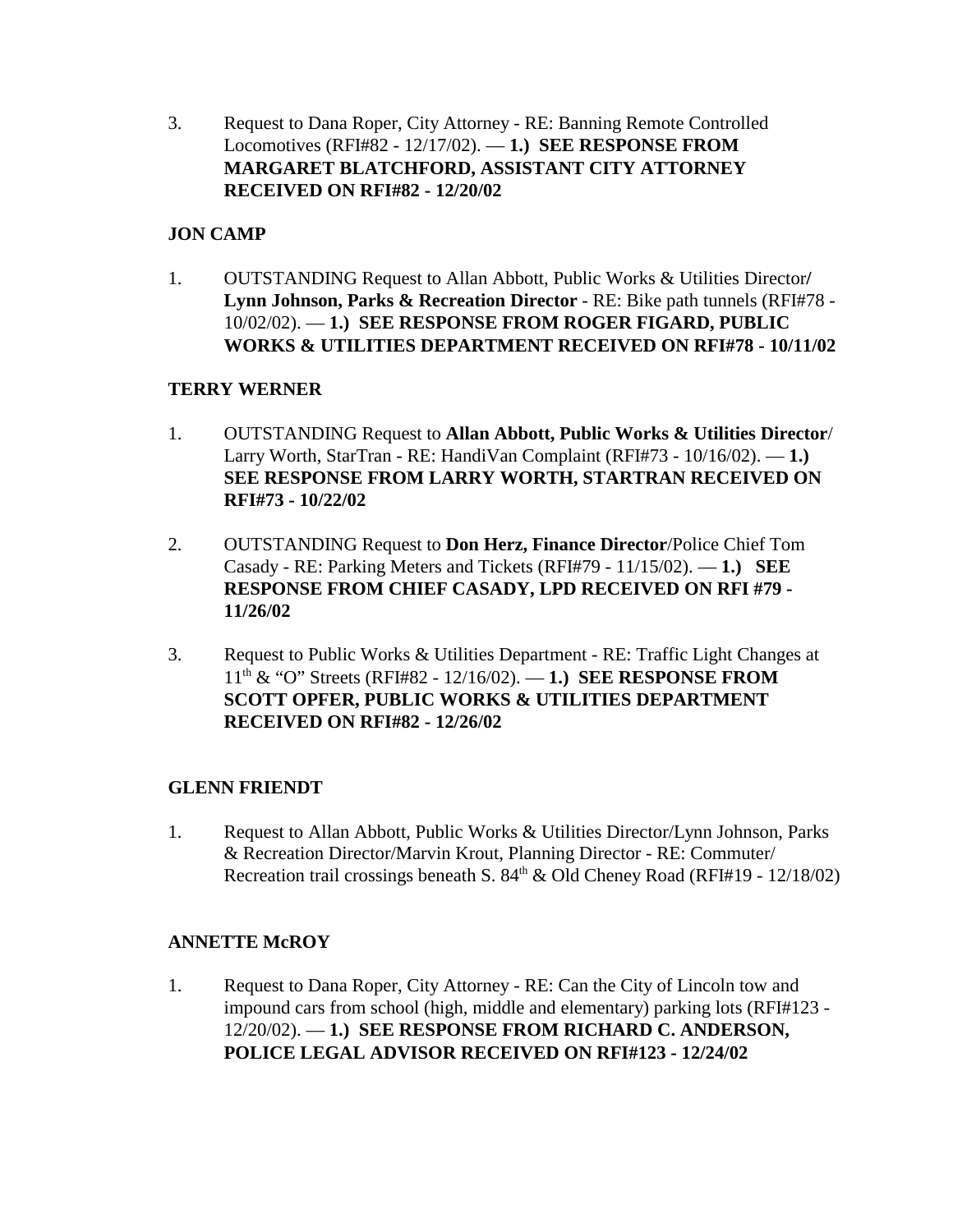# **B. DIRECTORS AND DEPARTMENT HEADS**

# **FINANCE/BUDGET**

\*\*1. Inter-Department Memo from Steve Hubka - RE: Consumer Price Index. (See Memo)

# **FINANCE/CITY TREASURER**

\*1. Material from Don Herz, Finance Director & Melinda J. Jones, City Treasurer - RE: Resolution & Finance Department Treasurer Of Lincoln, Nebraska - Investments Purchased December 9 Thru December 13, 2002.

# **HEALTH DEPARTMENT**

\*\*1. Physician Advisory from Bruce Dart - RE: Shigellosis Update. (See Release)

# **LAW DEPARTMENT**

\*1. Response E-Mail from Steven Huggenberger, Assistant City Attorney to Sherian Lund - RE: Cable TV rate increase. (See E-Mail)

# **LIBRARY**

\*1. Director's Report - Lincoln City Libraries - November 2002 Statistics - Monthly Categorical Report - Fund Balances.

# **PLANNING**

- \*1. Response E-Mail from Ray Hill to Larry & Gloria Larson RE: Street Naming in the Northern Woods Development (renaming N. 82<sup>nd</sup> Street as N. 81<sup>st</sup> Street). (See E-Mail)
- \*\*2. Response Letter from Marvin S. Krout to Laura Loeck RE: The intersection of  $84<sup>th</sup>$  & Pine Lake Road – (The Planning Dept. agrees that development must be sensitive to the environment, and at the same time be sensitive to the rights of individual landowners to develop their land – (See Letter)

# **PLANNING COMMISSION FINAL ACTION . . . . .**

- \*1. Special Permit No. 1996 (Zion Church  $9<sup>th</sup> \& D$  Streets) Resolution No. PC-00782.
- \*2. Final Plat No. 02010 Meadow View 1<sup>st</sup> Addition (Southeast corner of S.W. 84<sup>th</sup> & W. Van Dorn) Resolution No. PC-00783.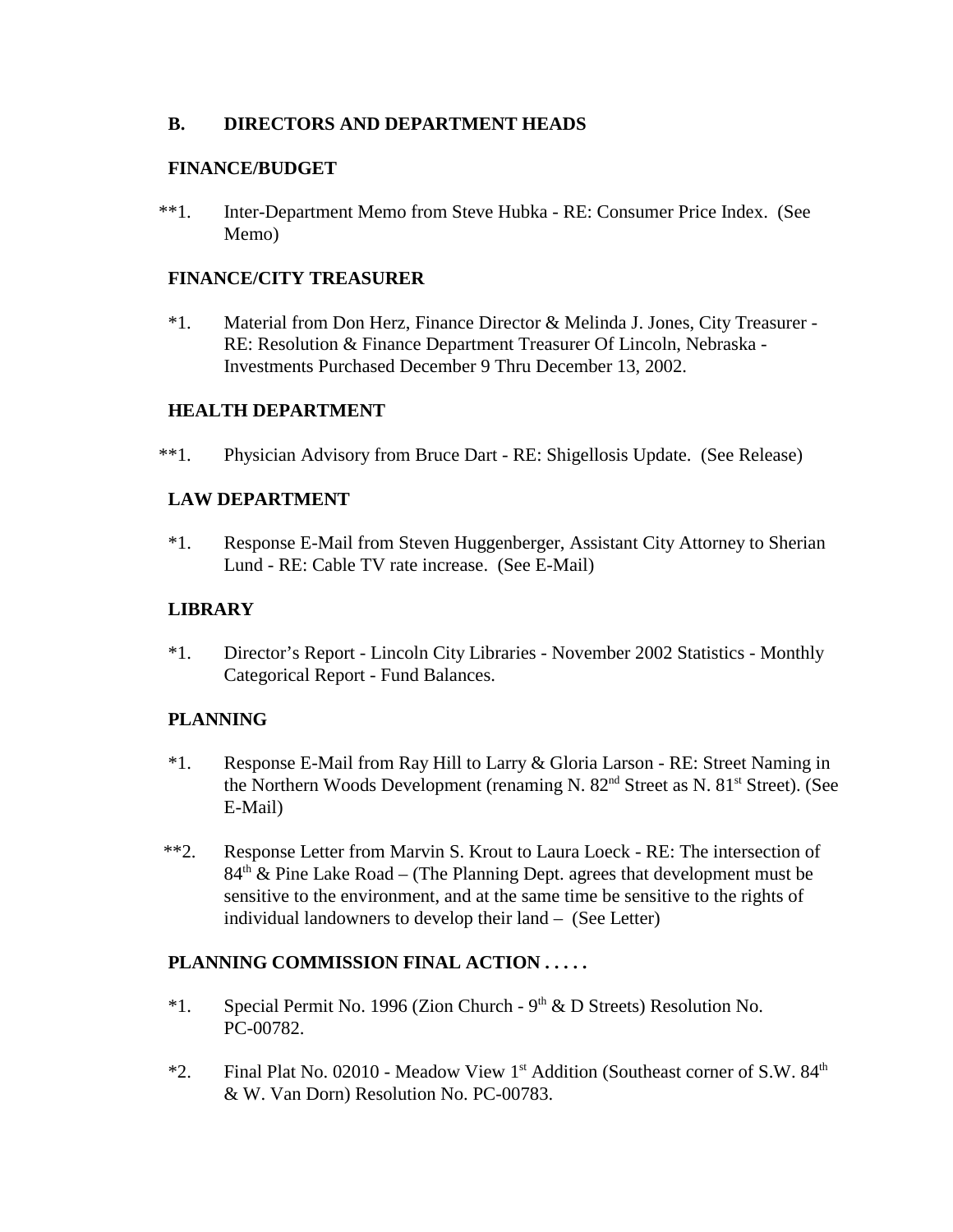- \*3. Final Plat No. 02040 Nebraska Heart Hospital Addition (So. 91st Street  $\&$ Heritage Lakes Drive) Resolution No. PC-00785.
- \*4. Final Plat No. 02042 North Hills 4<sup>th</sup> Addition (North 14<sup>th</sup> Street and Morton Street) Resolution No. PC-00786.
- \*5. Final Plat No. 02032 Stone Bridge Creek 2nd Addition (North 14th and Humphrey Avenue) Resolution No. PC-00784.
- \*6. Special Permit No. 1973A (Waiver of fall zone 3800 Cornhusker Highway) Resolution No. PC-00781.

#### **PUBLIC WORKS & UTILITIES DEPARTMENT**

- \*1. Memo from Allan Abbott RE: 33rd Street and Van Dorn Left Turn Lane. (See Memo)
- \*2. Response E-Mail from Scott Opfer RE: Capital Parkway & South Right on Red. (See E-Mail)
- \*\*3. Response Letter from Scott Opfer to Rachel Warneke RE: Your concerns related to installing left turn arrows at the intersection of  $56<sup>th</sup>$  & Holdrege Street and the prohibition of left turns on "O" Street at both  $56<sup>th</sup>$  Street & Cotner Blvd. – (See Letter)

#### **REAL ESTATE DIVISION**

- \*\*1. InterOffice Memo from Clinton W. Thomas RE: Vacation of North 69<sup>th</sup> Street, from the south line of Logan Avenue to the north line the East-West Alley. (See Memo)
- \*\*2. InterOffice Memo from Clinton W. Thomas & Michelle R. Backemeyer RE: Vacation of North-South Alley from the north line of L Street to the vacated East-West Alley in Block 84, Original Plat of Lincoln. (See Memo)
- \*\*3. InterOffice Memo from Clinton W. Thomas & Michelle R. Backemeyer RE: Vacation of East-West Alley west from 16<sup>th</sup> Street to the east line of North-South Alley in Block 6, C. C. Burr's Subdivision. (See Memo)
- \*\*4. InterOffice Memo from Clinton W. Thomas & Michelle R. Backemeyer RE: Vacation of East-West alley adjacent to Lots 1 - 5 and part of Lot 6, and North-South Alley adjacent to Lots 11 - 13 and Lots 24-26, Halters Subdivision, all lying west of North 14<sup>th</sup> Street between Aurora & Emerson Streets. (See Memo)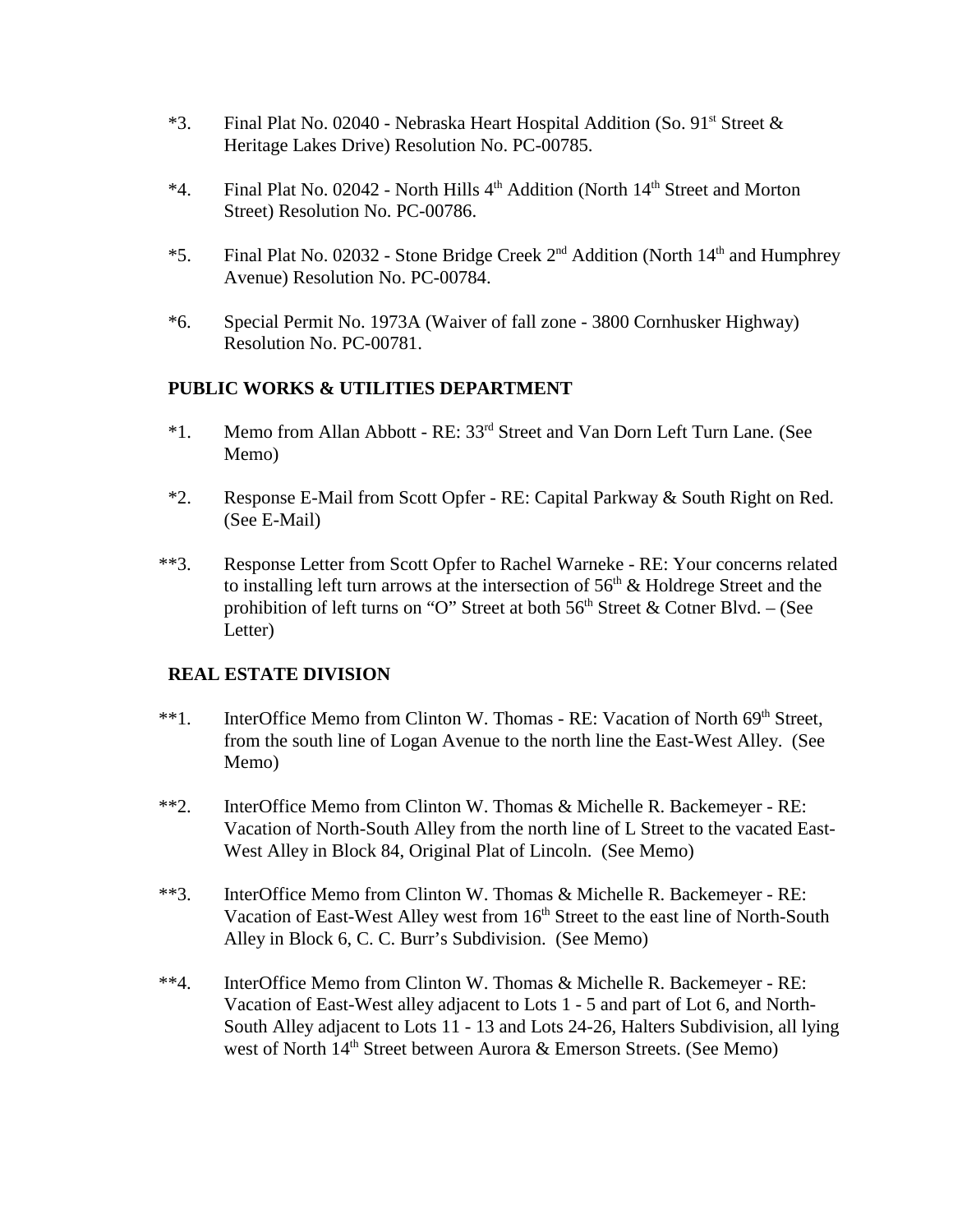# **WEED CONTROL AUTHORITY**

\*1. Combined Weed Program - City of Lincoln - November 2002 Monthly Report - Weed Control Authority.

# **C. MISCELLANEOUS**

- \*1. Letter from Tim Knott RE: To encourage you to vote in favor of Impact Fees. (Council & City Clerk received their copies of this letter on 12/16/02 during the Council Meeting) (See Letter)
- \*2. E-Mail from S. June Remington RE: A 'Thank-You" Her LES Reappointment. (See E-Mail)
- \*3. Letter from Patty L. West-Moore, Project Manager/Senior Consultant, Technical Analysis & Application Solutions, Inc. - RE: Writing this letter because of the article in the Lincoln Journal Star 12/12/2002, titled "LFD asks for audit of billing service". (See Letters)
- \*4. E-Mail from Thomas T. Wright RE: The 12/16/02 Council Meeting. (See E-Mail)
- \*5. Letter from Norma Lorenz RE: Alleged abuse by County jail staff of Candace Anne Weart. (See Letter)
- \*6. E-Mail from Tom Farnsworth, City Administrator, Winner, SD RE: Ordinance Update - Public Nudity. (See E-Mail)
- \*7. Letter from James V. Griesen & Chief Tom Casady, Co-Chairs, NU Directions Campus-Community Coalition - RE: Delighted to report to you that the letter writing campaign and media coverage initiated last spring to the Mayor, City Council and Chamber of Commerce of Panama City Beach, Florida – along with the media efforts of the American Medical Association about the spring break issue – have yielded a markedly different spring break advertising insert this year. (See Letter)
- \*8. E-Mail from Peggy Struwe, President of Hawley Area Association RE: Impact Fees. (See E-Mail)
- \*\*9. E-Mail from Robert J. Van Valkenburg RE: A "Thank You" and your staff for providing a relaxed atmosphere and adequate copies of documents addressed on the occasion of your budget briefing for the City Council members which took place this afternoon (12/19/02). (See E-Mail)